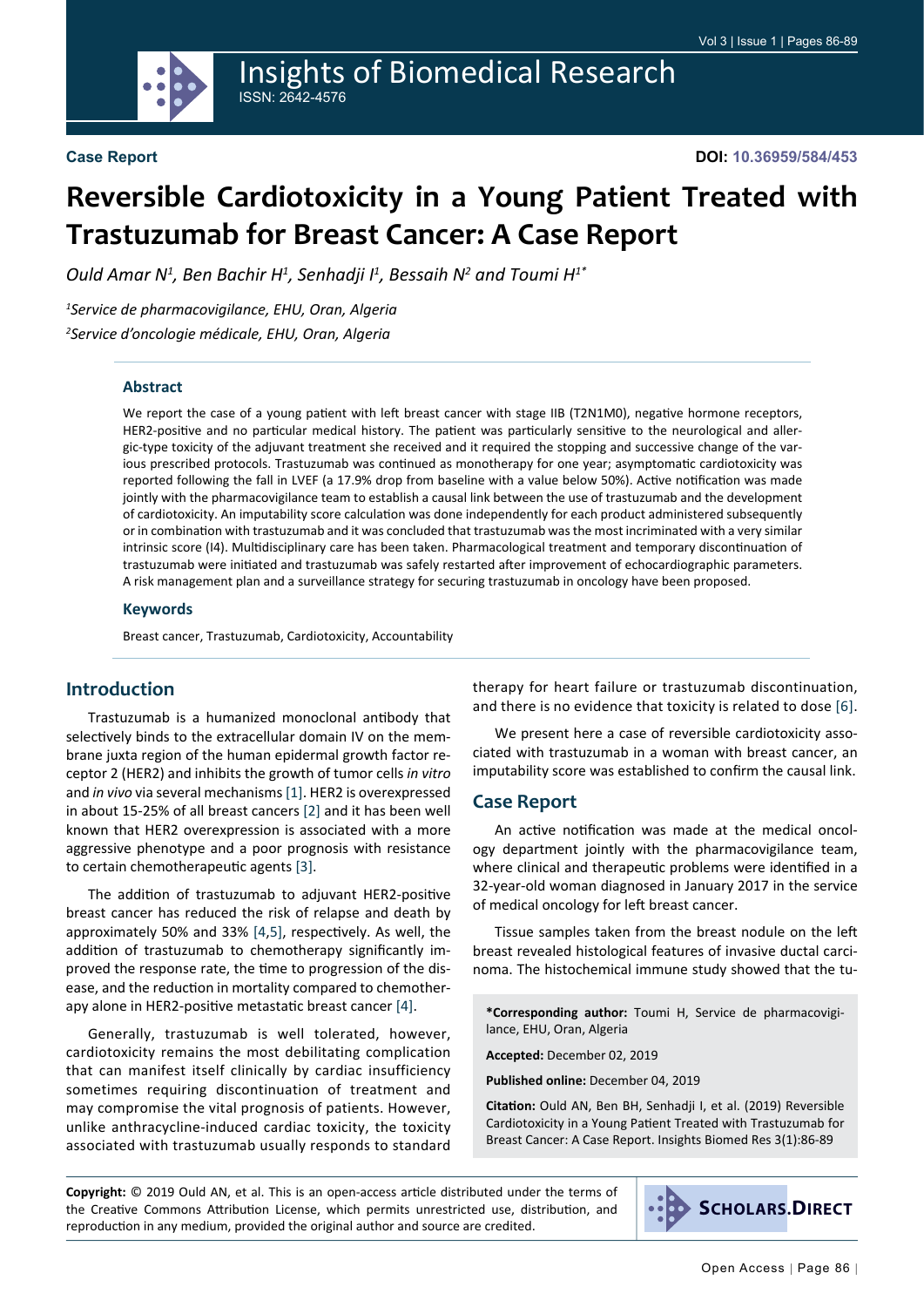**Citation:** Ould AN, Ben BH, Senhadji I, et al. (2019) Reversible Cardiotoxicity in a Young Patient Treated with Trastuzumab for Breast Cancer: A Case Report. Insights Biomed Res 3(1):86-89

<span id="page-1-0"></span>

mor cells were negative for the estrogen and progesterone receptors and positive for the HER2 receptor. The extension assessment is without particularity. It should be noted that the patient had a body mass index of 35.2 Kg/m<sup>2</sup> (severe obesity), and a family history of high blood pressure. She was otherwise in a good health with a WHO performance index of 0 and no medical history of heart disease or concomitant medical conditions.

The patient had a total mastectomy with lymph node dissection. The pathological stage of her tumor was IIB (T2N1M0). In March 2017, an adjuvant chemotherapeutic regimen was initiated, based on epirubicin (100 mg/m<sup>2</sup>), 5-Fluorouracil (500 mg/m<sup>2</sup>) and cyclophosphamide (500 mg/m<sup>2</sup> ) for three cycles repeated every twenty-one day. Cerebellar ataxia and difficulty walking occurred after the second course, the protocol was stopped and replaced by the taxotere (100 mg/m<sup>2</sup> every three weeks) associated with trastuzumab (8 mg/kg and then 6 mg/kg every three weeks) in May 2017. However, the patient's condition worsened despite the change in therapy, and a treatment to reduce neuropathic pain was introduced.

In August 2017, after a multidisciplinary consultation meeting, taxotere was stopped and replaced by lapatinib (1000 mg once daily) combined with trastuzumab (4 mg/ kg followed by 2 mg/kg every three weeks), a gradual improvement in the patient's condition was noted. Despite the regression of neuropathic disorders, skin rash and acne-like lesions appeared in the patient's face after the third course of lapatinib. In October 2017, it was decided to discontinue lapatinib and to continue trastuzumab (6 mg/kg every three weeks) as monotherapy.

It should be noted that serial echocardiography before and during chemotherapy all demonstrated normal left ventricular systolic function ([Figure 1\)](#page-1-0). In the period from May to June, abdominal magnetic resonance imaging (MRI) and bone scintigraphy were done revealing hepatic and bone secondary localization respectively.

The patient continues to receive trastuzumab monotherapy for one year, and a regular assessment of cardiac function is made every twelve weeks by Doppler echocardiography. In April 2018 the patient presented cardiotoxicity following an asymptomatic decrease in left ventricular ejection fraction (LVEF) (a fall of 17.9% compared to the initial value with a value below 50%). Trastuzumab was discontinued temporarily and a treatment regimen against heart failure was prescribed, after a month and a half, cardiac function improved (LVEF = 62%) and trastuzumab treatment was initiated in June 2018. The patient was receiving trastuzumab monotherapy until January 2019 and no cardiac event was detected.

#### **Discussion**

We report the case of a young patient with breast cancer, with no specific medical history. The patient was particularly sensitive to the neurological and allergic- type toxicity of the adjuvant treatment she received and it required the stopping and successive change of the various protocols prescribed. Trastuzumab was maintained in monotherapy for one year, asymptomatic cardiotoxicity was reported following the fall of the LVEF, and this was reported at the pharmacovigilance service, to prove the causal link between the use of trastuzumab and the onset of cardiotoxicity taking into account the treatment previously given and in combination with trastuzumab.

The calculation of the imputability score was independently established for each drug administered in this patient, based on chronological; semiological and bibliographic criteria [\(Table 1](#page-2-0)).

During the imputability study, it was found that all the protocols administered to the patient are potentially cardiotoxic, with a plausible (S2) to likely (S3) semiological score, nevertheless the chronology of the appearance of cardiotoxicity is incompatible with their administration, with the exception of epirubicin (which is an anthracycline) and trastuzumab which are imputed. Trastuzumab has the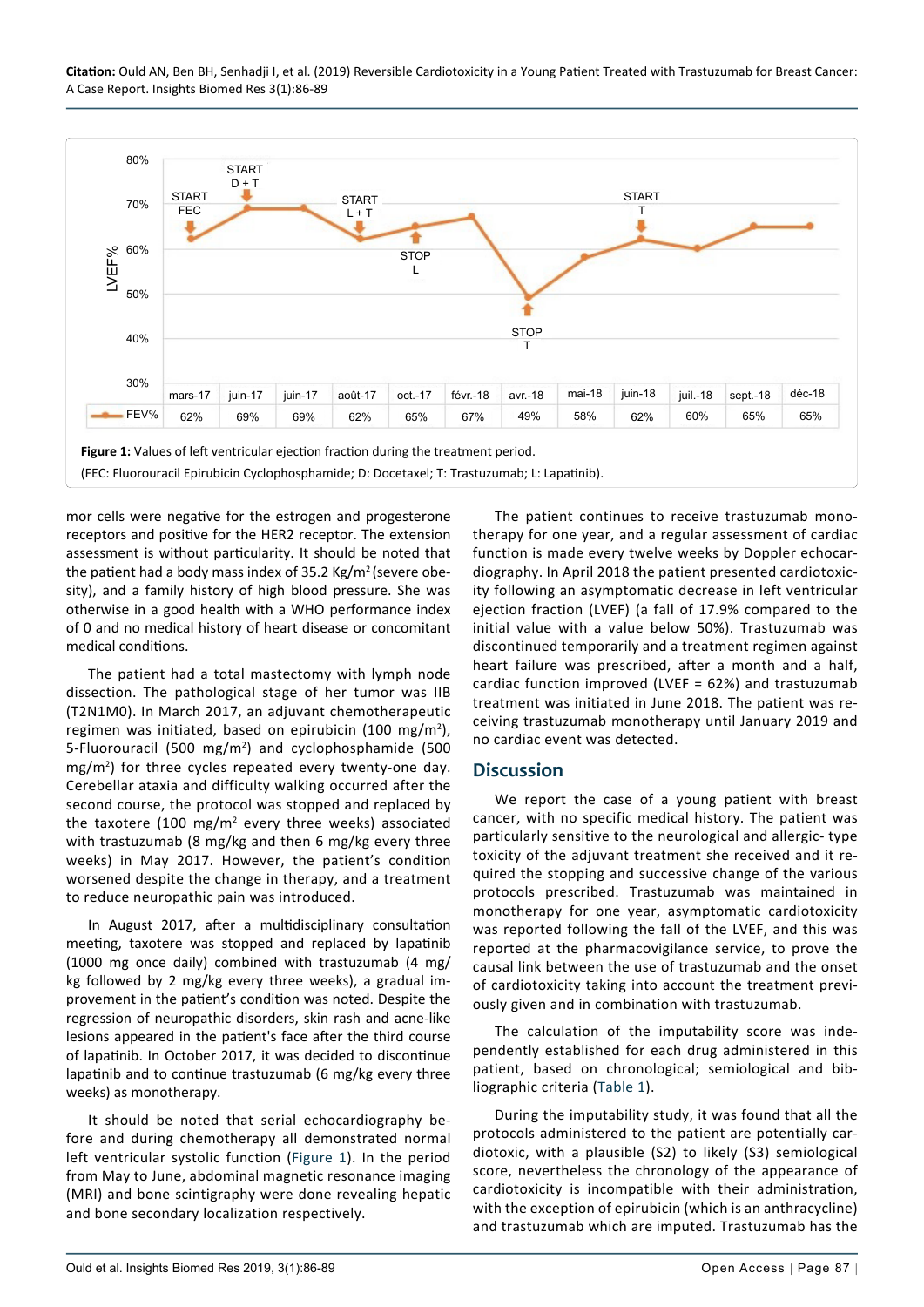|                     | <b>Chronological score</b> | Semiological score | <b>Imputability score</b><br>(intrinsic score) | <b>Bibliography score</b><br>(extrinsic score) |
|---------------------|----------------------------|--------------------|------------------------------------------------|------------------------------------------------|
| <b>Fluorouracil</b> | C <sub>0</sub>             | S <sub>2</sub>     | 10                                             | <b>B3</b>                                      |
| Cyclophosphamide    | C <sub>0</sub>             | S <sub>2</sub>     | 10                                             | <b>B3</b>                                      |
| Epirubicin          | C <sub>2</sub>             | S <sub>3</sub>     | 13                                             | B <sub>3</sub>                                 |
| <b>Docetaxel</b>    | C <sub>0</sub>             | S <sub>2</sub>     | 10                                             | <b>B2</b>                                      |
| Lapatinib           | C <sub>0</sub>             | S <sub>2</sub>     | 10                                             | <b>B2</b>                                      |
| Trastuzumab         | C3                         | S <sub>3</sub>     | 4                                              | B <sub>3</sub>                                 |

<span id="page-2-0"></span>**Table 1:** The intrinsic and extrinsic imputability of administered drugs.

C3: Probable; C2: Plausible; C0: Incompatible; S3: Likely; S2: Plausible; I4: Very likely; I3: Likely, I0: Incompatible, B3: Expected effect, B2: Widely published in scientific journals.

<span id="page-2-1"></span>

highest intrinsic score (I4) and is implicated in the development of cardiotoxicity in this patient and this is consistent with the literature.

Ewer MS and col report cases of 38 patients with HER2-positive breast cancer who were referred for suspected cardiotoxicity related to trastuzumab. All patients had previously received anthracycline-based chemotherapy. A decrease of more than 10% in LVEF was observed in all patients after administration of trastuzumab. Temporary discontinuation of trastuzumab was performed and treatment regimen against heart failure was undertaken. An increase in FEV after an average delay of 1.5 months was observed in 37 of the 38 patients. Treatment with trastuzumab was resumed in 25 patients [[7](#page-3-7)].

Our case is similar to that of Martin, et al., which report the case of a patient with breast cancer with HER2 positive and negative hormone receptors. The patient received adjuvant chemotherapy with anthracycline followed by trastuzumab, her FEV dropped by 21%. An inhibitor of the conversion enzyme was prescribed and the dose of trastuzumab was reduced. Heart function progressively improved and trastuzumab was resumed without complications [\[8](#page-3-8)].

In general, there is a rapid improvement in clinical conditions and ejection fraction after stopping trastuzumab and initiation of a standard regimen that allows trastuzumab to